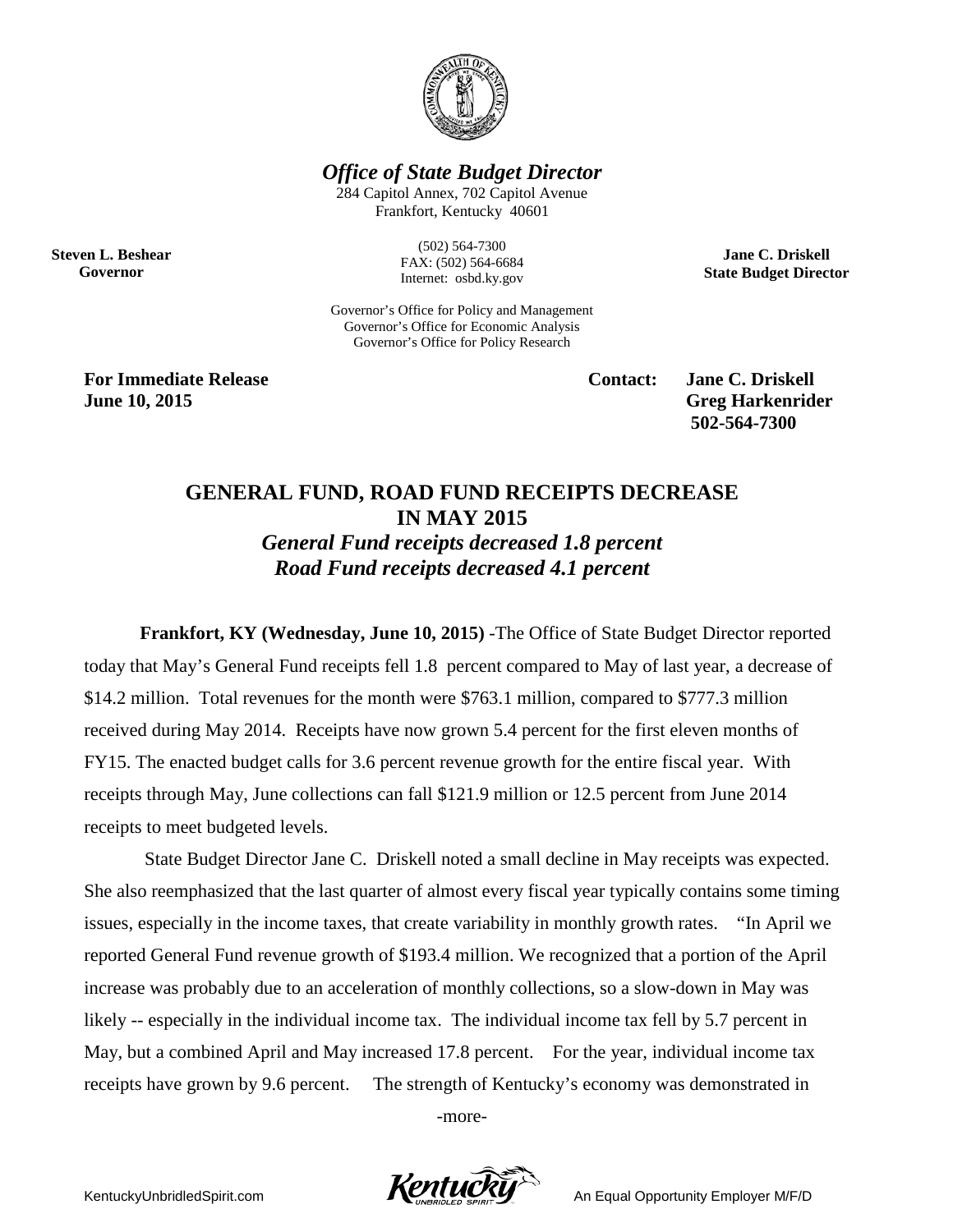growth of withholding, or payroll, receipts, the largest component of the individual income tax receipts. April's growth of 12.3 percent was followed by May's growth of 14.2 percent. Payroll taxes are a very good proxy for the underlying economy, so we remain confident that we will exceed the FY15 official estimate and begin FY16 with continued positive momentum."

Among the major accounts:

- Individual income tax collections fell 5.7 percent in May due to the timing issue highlighted above. Receipts have grown 9.6 percent though the first eleven months of FY15.
- Sales and use tax receipts increased 2.6 percent for the month and have grown 4.2 percent year-to-date.
- Corporation income tax receipts grew by \$6.3 million and have grown 3.6 percent for the year.
- Property tax collections decreased 10.0 percent in May but have grown 0.4 percent yearto-date.
- Cigarette tax receipts declined 3.3 percent in May and have fallen 2.4 percent year-todate.
- Coal severance tax receipts fell 17.2 percent in May and have fallen 8.2 percent through the first eleven months of the fiscal year.

Road Fund receipts fell 4.1 percent in May 2015 with collections of \$126.0 million. Year-todate collections have fallen 1.5 percent. The official Road Fund revenue estimate calls for a decrease in revenues of 0.9 percent for the fiscal year. Based on year-to-date tax collections, revenues must grow 5.6 percent in June to meet the estimate. The most recent internal revenue estimate predicted a Road Fund revenue shortfall of \$11.0 million for the fiscal year that ends June 30. Among the accounts, motor fuels receipts fell 16.8 percent. Motor vehicle usage revenue increased 2.6 percent, and license and privilege receipts grew 14.6 percent.

-30-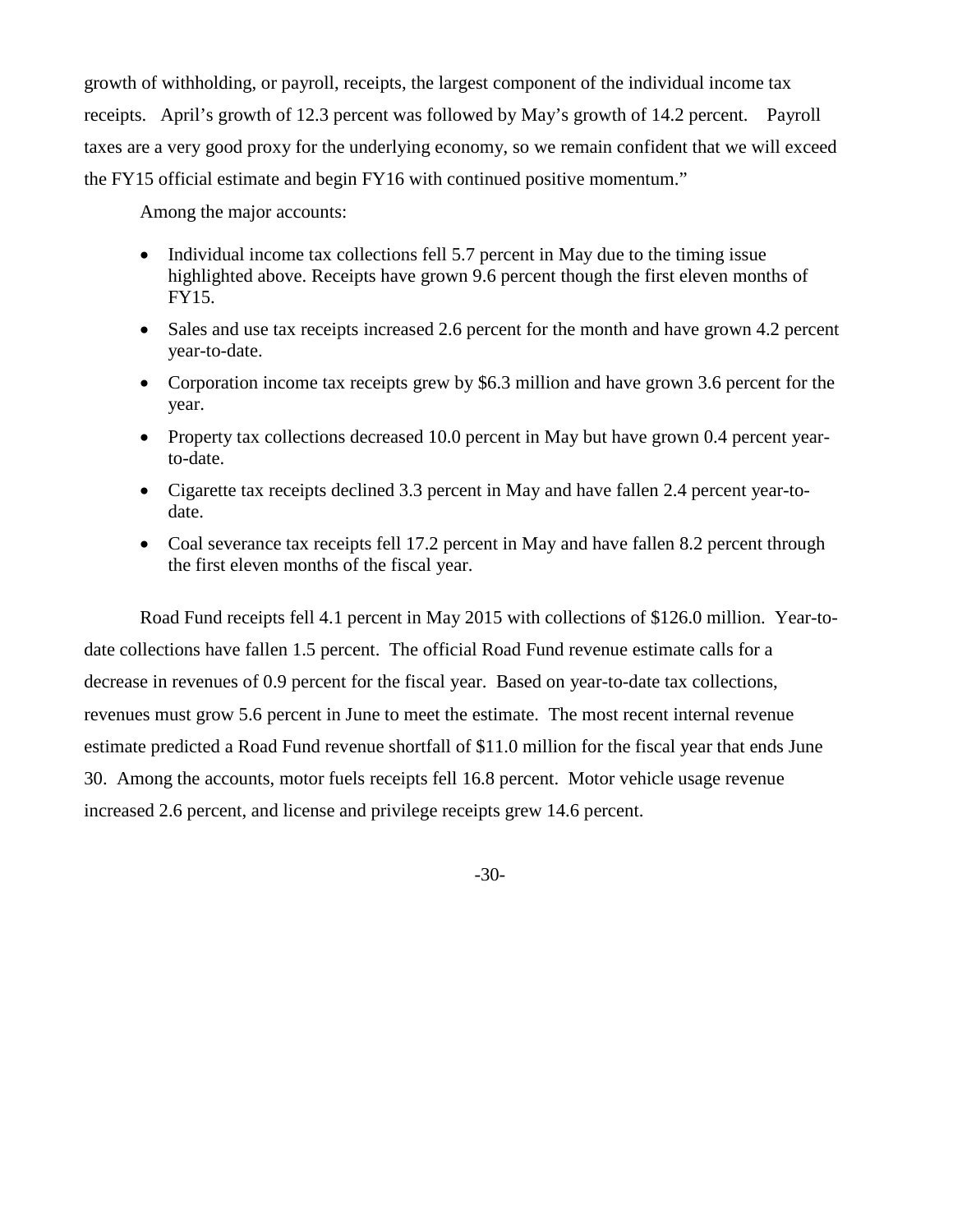## KENTUCKY STATE GOVERNMENT REVENUE 1. GENERAL FUND REVENUE

|                                        |               | <b>MAY</b>    |                 | <b>JULY THROUGH MAY</b> |                 |          |
|----------------------------------------|---------------|---------------|-----------------|-------------------------|-----------------|----------|
|                                        | 2015          | 2014          | % Change        | FY 2015                 | FY 2014         | % Change |
| <b>TOTAL GENERAL FUND</b>              | \$763,075,627 | \$777,341,569 | $-1.8%$         | \$8,944,030,288         | \$8,482,916,440 | 5.4%     |
| <b>Tax Receipts</b>                    | \$741,142,073 | \$751,248,164 | $-1.3%$         | \$8,641,626,218         | \$8,188,513,721 | 5.5%     |
| Sales and Gross Receipts               | \$350,043,069 | \$345,489,301 | 1.3%            | \$3,521,134,989         | \$3,397,719,974 | 3.6%     |
| <b>Beer Consumption</b>                | 500,750       | 585,643       | $-14.5%$        | 5,577,551               | 5,661,748       | $-1.5%$  |
| <b>Beer Wholesale</b>                  | 4,994,745     | 5,756,520     | $-13.2%$        | 52,444,174              | 52,309,767      | 0.3%     |
| Cigarette                              | 20,287,238    | 20,969,396    | $-3.3%$         | 203,319,975             | 208,385,667     | $-2.4%$  |
| <b>Distilled Spirits Case Sales</b>    | 12,238        | 11,465        | 6.7%            | 122,507                 | 117,276         | 4.5%     |
| <b>Distilled Spirits Consumption</b>   | 1,139,447     | 1,082,697     | 5.2%            | 11,503,205              | 10,957,677      | 5.0%     |
| <b>Distilled Spirits Wholesale</b>     | 3,511,322     | 3,142,983     | 11.7%           | 33,674,791              | 31,074,389      | 8.4%     |
| Insurance Premium                      | 36,887,997    | 38,660,473    | $-4.6%$         | 136,749,714             | 134,316,798     | 1.8%     |
| Pari-Mutuel                            | 400,657       | 413.043       | $-3.0%$         | 2,685,451               | 2,151,612       | 24.8%    |
| Race Track Admission                   | 0             | 4,248         | $-100.0%$       | 155,426                 | 178,017         | $-12.7%$ |
| Sales and Use                          | 272,997,118   | 265,960,868   | 2.6%            | 2,979,260,693           | 2,858,089,425   | 4.2%     |
| <b>Wine Consumption</b>                | 249,579       | 260,437       | $-4.2%$         | 2,699,209               | 2,665,350       | 1.3%     |
| Wine Wholesale                         | 1,519,204     | 1,464,746     | 3.7%            | 15,138,643              | 14,252,360      | 6.2%     |
| <b>Telecommunications Tax</b>          | 5,731,725     | 5,404,933     | 6.0%            | 58,224,172              | 58,482,876      | $-0.4%$  |
| <b>Other Tobacco Products</b>          | 1,808,602     | 1,771,716     | 2.1%<br>1745.1% | 19,571,219              | 19,079,126      | 2.6%     |
| Floor Stock Tax                        | 2,450         | 133           |                 | 8,260                   | (2, 113)        | $---$    |
| License and Privilege                  | \$27,839,385  | \$25,616,458  | 8.7%            | \$488,217,011           | \$493,552,988   | $-1.1%$  |
| Alc. Bev. License Suspension           | 25,500        | 21,750        | 17.2%           | 395,017                 | 293,215         | 34.7%    |
| Coal Severance                         | 14,325,713    | 17,297,523    | $-17.2%$        | 167,250,237             | 182,098,268     | $-8.2%$  |
| <b>Corporation License</b>             | (235, 277)    | 20,915        | ---             | 179,539                 | 803,054         | $-77.6%$ |
| Corporation Organization               | 30,942        | 848           | 3551.0%         | 140,869                 | 39,169          | 259.6%   |
| <b>Occupational Licenses</b>           | 19,558        | 43,589        | $-55.1%$        | 144,649                 | 177,713         | $-18.6%$ |
| Oil Production                         | 544,489       | 1,511,175     | $-64.0%$        | 9,202,570               | 11,959,012      | $-23.0%$ |
| Race Track License                     | 0             | 5,425         | $-100.0%$       | 247,766                 | 253,800         | $-2.4%$  |
| <b>Bank Franchise Tax</b>              | 251,665       | 10,654        | 2262.2%         | 99,961,055              | 102,702,455     | $-2.7%$  |
| <b>Driver License Fees</b>             | 52,687        | 52,956        | $-0.5%$         | 608,194                 | 580,778         | 4.7%     |
| <b>Minerals Severance</b>              | 1,425,780     | (1,254,224)   | ---             | 13,819,527              | 10,797,882      | 28.0%    |
| Natural Gas Severance                  | 955,200       | 2,264,275     | $-57.8%$        | 14,889,882              | 16,752,110      | $-11.1%$ |
| <b>Limited Liability Entity</b>        | 10,443,128    | 5,641,573     | 85.1%           | 181,377,708             | 167,095,532     | 8.5%     |
| Income                                 | \$334,730,554 | \$348,593,561 | $-4.0%$         | \$4,018,878,984         | \$3,684,747,653 | 9.1%     |
| Corporation                            | 1,064,265     | (5,324,097)   | ---             | 333,906,977             | 322,193,015     | 3.6%     |
| Individual                             | 333,666,289   | 353,917,658   | $-5.7%$         | 3,684,972,007           | 3,362,554,638   | 9.6%     |
| Property                               | \$21,806,421  | \$24,240,968  | $-10.0%$        | \$545,278,133           | \$543,225,730   | 0.4%     |
| <b>Building &amp; Loan Association</b> | 585,430       | 627,935       | $-6.8%$         | 87,280                  | 633,688         | $-86.2%$ |
| General - Real                         | 2,715,549     | 2,903,513     | $-6.5%$         | 259,130,818             | 258,079,598     | 0.4%     |
| General - Tangible                     | 13,298,076    | 13,038,378    | 2.0%            | 215,670,158             | 213,464,455     | 1.0%     |
| Omitted & Delinquent                   | 3,499,504     | 4,181,583     | $-16.3%$        | 10,799,320              | 15,439,269      | $-30.1%$ |
| <b>Public Service</b>                  | 1,711,361     | 3,488,742     | $-50.9%$        | 58,104,507              | 49,801,298      | 16.7%    |
| Other                                  | (3,500)       | 816           | ---             | 1,486,050               | 5,807,422       | $-74.4%$ |
| Inheritance                            | \$4,586,355   | \$4,839,152   | $-5.2%$         | \$45,193,979            | \$42,147,695    | 7.2%     |
| Miscellaneous                          | \$2,136,290   | \$2,468,724   | $-13.5%$        | \$22,923,122            | \$27,119,680    | $-15.5%$ |
| <b>Legal Process</b>                   | 1,352,065     | 1,487,591     | $-9.1%$         | 14,222,056              | 15,378,261      | $-7.5%$  |
| T. V. A. In Lieu Payments              | 784,225       | 978,784       | $-19.9%$        | 8,668,207               | 11,688,633      | $-25.8%$ |
| Other                                  | 0             | 2,349         | $-100.0%$       | 32,858                  | 52,786          | $-37.8%$ |
| Nontax Receipts                        | \$21,729,302  | \$25,841,338  | $-15.9%$        | \$300,731,547           | \$292,558,291   | 2.8%     |
| <b>Departmental Fees</b>               | 2,712,225     | 2,586,618     | 4.9%            | 18,894,790              | 22,011,556      | $-14.2%$ |
| PSC Assessment Fee                     | 365           | 741           | $-50.8%$        | 14,696,423              | 14,843,571      | $-1.0%$  |
| Fines & Forfeitures                    | 1,889,281     | 1,996,682     | $-5.4%$         | 20,783,212              | 23,051,984      | $-9.8%$  |
| Income on Investments                  | (48, 201)     | (39, 525)     | ---             | (711, 901)              | (947, 200)      |          |
| Lottery                                | 18,000,000    | 22,000,000    | $-18.2%$        | 201,000,000             | 197,639,743     | 1.7%     |
| Sale of NOx Credits                    | 0             | 0             | ---             | 27,594                  | 87,304          | $-68.4%$ |
| Miscellaneous                          | (824, 368)    | (703, 179)    | $\overline{a}$  | 46,041,430              | 35,871,334      | 28.4%    |
| <b>Redeposit of State Funds</b>        | \$204,252     | \$252,068     | $-19.0%$        | \$1,672,523             | \$1,844,428     | $-9.3%$  |